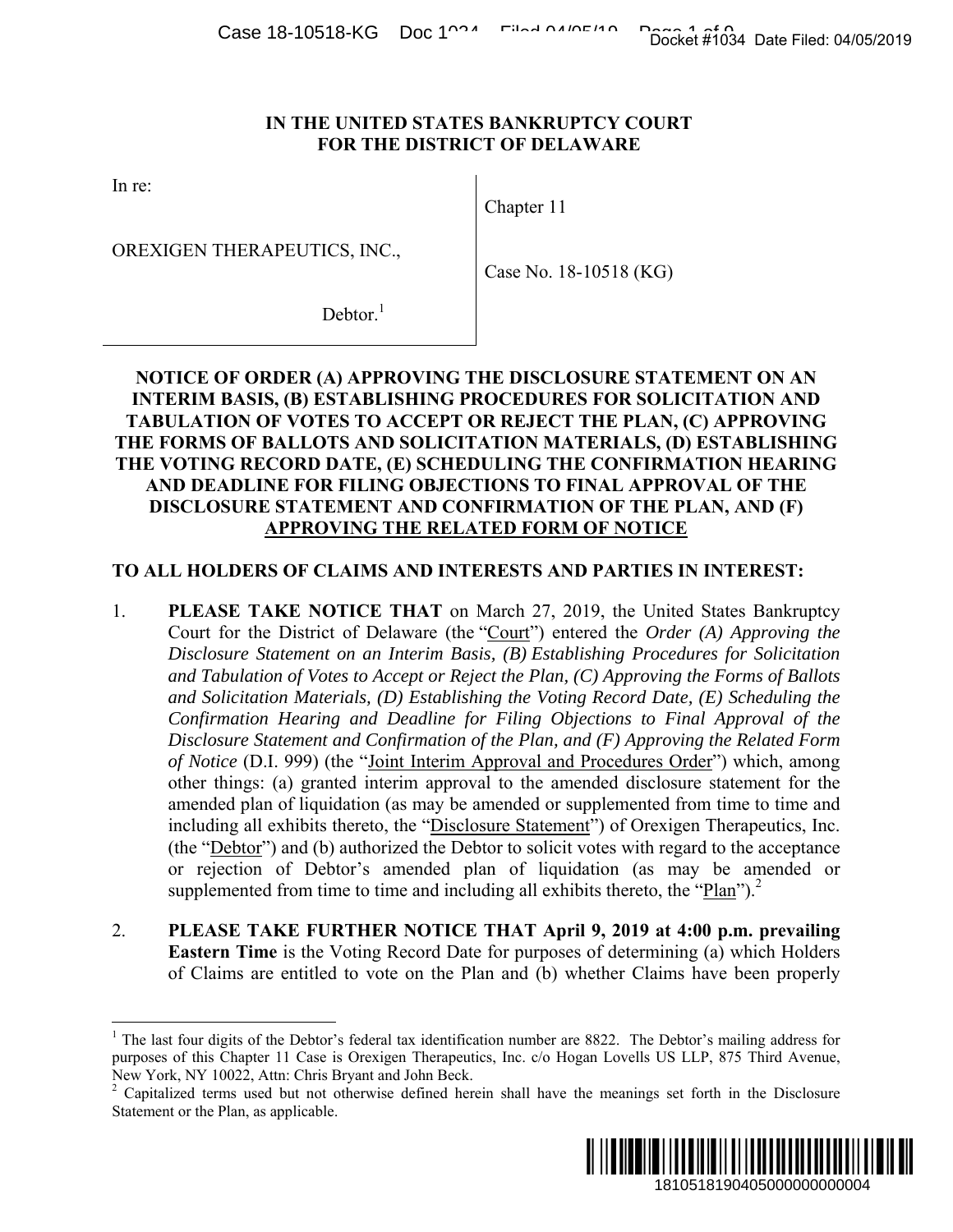transferred to an assignee pursuant to Bankruptcy Rule 3001(e) such that the applicable assignee can vote as the Holder of the Claim.

- 3. **PLEASE TAKE FURTHER NOTICE THAT** if you are a Holder of a Claim against the Debtor as of the Voting Record Date and are entitled to vote on the Plan, you will receive a Ballot and voting instructions appropriate for your Claim(s). For your vote to be counted in connection with Confirmation of the Plan, you must follow the appropriate voting instructions, complete all required information on the Ballot and execute and return the completed Ballot so that it is **actually received** in accordance with the voting instructions by **May 13, 2019, at 4:00 p.m. (prevailing Eastern Time)** (the "Voting Deadline"). Any failure to follow the voting instructions included with the Ballot may disqualify your Ballot and your vote on the Plan.
- 4. **PLEASE TAKE FURTHER NOTICE THAT** the Court has established **May 6, 2019, at 4:00 p.m. (prevailing Eastern Time)** as the deadline for filing and serving objections to the Confirmation of the Plan (the "Objection Deadline"). Any objection to confirmation of the Plan must be in writing, comply with the Bankruptcy Rules and Local Rules, set forth the name, address, phone number and email of the objector, the nature and amount of the Claim or Interests held or asserted by the objector against the Debtor, state with particularity the basis and nature of any objection to the adequacy of the Disclosure Statement and confirmation of the Plan and a proposed modification to the Plan and Disclosure Statement that would resolve such objection, and be filed, together with proof of service thereof (with a copy to chambers), and served by no later than the Objection Deadline upon: (i) counsel to the Debtor: Hogan Lovells US LLP, 875 Third Avenue, New York, NY, 10022, Attn: Christopher R. Donoho III, Christopher R. Bryant and John D. Beck; (ii) co-counsel to the Debtor: Morris, Nichols, Arsht & Tunnell LLP, 1201 N. Market Street, 16th Floor, Wilmington, DE 19899, Attn: Andrew R. Remming and Robert J. Dehney; (iii) the Office of the United States Trustee: 844 King Street, Suite 2207, Lockbox #35, Wilmington, Delaware, 19899, Attn: Richard L. Schepacarter; (iv) counsel to certain of the Prepetition Secured Noteholders: Quinn Emanuel Urquhart & Sullivan LLP, 865 S. Figueroa Street, 10th Floor, Los Angeles, CA 90017, Attn: Eric Winston and Bennett Murphy; (v) counsel to the Creditors' Committee: Irell & Manella LLP, 840 Newport Center Drive, Suite 400, Newport Beach, CA 92660, Attn: Jeffrey M. Reisner and Kerri A. Lyman; (vi) counsel to the Prepetition Secured Notes Indenture Trustee: Kelley Drye & Warren LLP, 101 Park Ave, New York, NY 10178, Attn: James Carr and Benjamin D. Feder; and (vii) such other parties as the Court may order.
- 5. **PLEASE TAKE FURTHER NOTICE THAT** objections to the adequacy of the Disclosure Statement on a final basis and confirmation of the Plan, if any, shall not raise any objections to the following relief approved in the Joint Interim Approval and Procedures Order: (i) approval of the Disclosure Statement on an interim basis; (ii) the voting procedures; (iii) the forms of notice to be provided to creditors and interest holders; (iv) the forms of ballots to be provided to creditors and interest holders entitled to vote on the Plan; or (v) any other relief granted pursuant to the Joint Interim Approval and Procedures Order.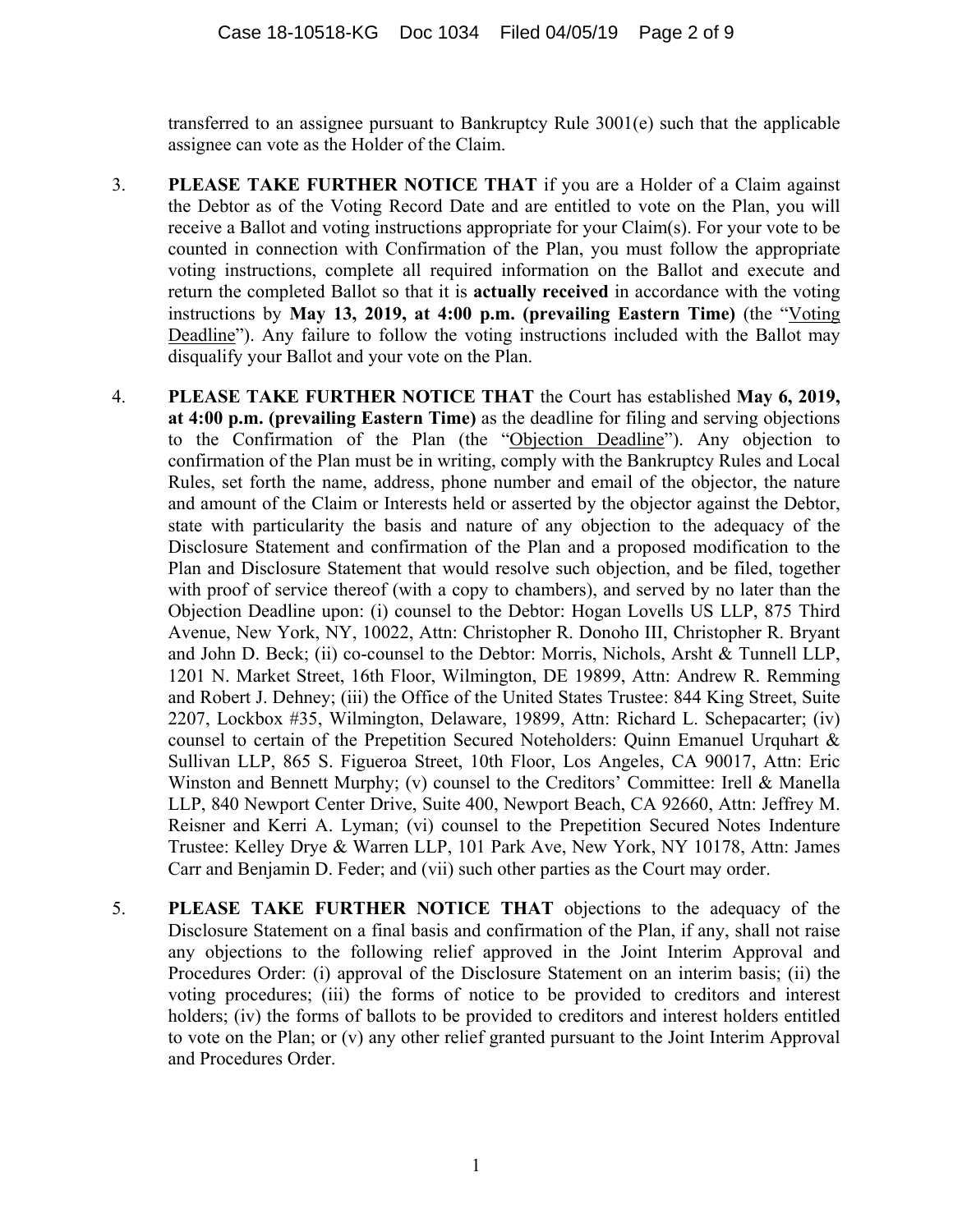- 6. **PLEASE TAKE FURTHER NOTICE THAT** the Court will hold a hearing (the "Confirmation Hearing") to consider final approval of the adequacy of the Disclosure Statement and confirmation of the Plan on **May 17, 2019 at 11:00 a.m. (prevailing Eastern Time)**, before the Honorable Kevin Gross, United States Bankruptcy Judge, in Courtroom #3 of the United States Bankruptcy Court for the District of Delaware, 824 North Market Street, 5th Floor, Wilmington, Delaware 19801. The Confirmation Hearing may be continued from time to time without further notice other than the announcement by the Debtor in open court of the adjourned date(s) at the Confirmation Hearing or any continued hearing or as indicated in any notice of agenda of matters scheduled for hearing filed with the Court. The Debtor may modify the Plan and Disclosure Statement, if necessary, prior to, during, or as a result of the Confirmation Hearing in accordance with the terms of the Plan and Disclosure Statement without further notice.
- 7. **PLEASE TAKE FURTHER NOTICE THAT** your rights are described in the Disclosure Statement. The Disclosure Statement and the Plan are available by going to the Debtor's case website https://www.kccllc.net/orexigen or by contacting KCC via email at OrexigenInfo@kccllc.com or via telephone at (888) 830-4646 (U.S./Canada) or (310) 751-2641 (International).
- 8. **PLEASE TAKE FURTHER NOTICE THAT<sup>3</sup>** Article VI of the Plan contains the following release, exculpation and injunction provisions:

<sup>1</sup> <sup>3</sup> The Plan defines Debtor Related Persons, Related Persons, Exculpated Parties and Released Parties as follows:

<sup>&</sup>quot;Debtor Related Persons" means, with respect to the Debtor and its Estate, their respective current and former advisors, attorneys, financial advisors, investment bankers, and agents, all solely in their capacity as such. For the avoidance of doubt, "Debtor Related Persons" shall not include any of the Debtor's current or former officers or directors, except that "Debtor Related Persons" shall include (i) Lota Zoth, in her capacity as a director, and (ii) Thomas Lynch in his capacities as an officer and director.

<sup>&</sup>quot;Related Persons" means, with respect to any Person, such Person's current and former officers, directors, principals, employees, members, managers, advisors, attorneys, financial advisors, investment bankers, or agents, all solely in their capacity as such.

<sup>&</sup>quot;Exculpated Parties" means (a) The Debtor and its Estate, (b) the DIP Lenders, (c) the Required Prepetition Secured Noteholders, (d) the Prepetition Secured Notes Indenture Trustee, (e) the Creditors' Committee, (f) the members of the Creditors' Committee (in such capacity), (g) the Wind Down Administrator (in such capacity), (h) the Wind Down Committee, (i) the members of the Wind Down Committee (in such capacity), (j) the Sole Continuing Director (in such capacity), (k) the Sole Continuing Officer (in such capacity), (l) the 401(k) Administrator (in such capacity), (m) the Prepetition Unsecured Notes Indenture Trustees, and (n) KCC (in its capacity as Claims Agent, Noticing Agent and Balloting Agent), including any and all Related Persons of each of the foregoing in such capacities.

<sup>&</sup>quot;Released Parties" means, subject to the limitations expressly provided in the Plan, (a) the Debtor and its Estate and all of their respective Debtor Related Persons; (b) the DIP Lenders and all of their respective Related Persons; (c) Baupost Group Securities, EcoR1 Capital Fund, L.P., EcoR1 Capital Fund Qualified, L.P., Biotechnology Value Trading Fund OS, LP, Biotechnology Value Fund II, LP, and Biotechnology Value Fund II, LP (each, solely in their capacity as a Prepetition Secured Noteholder) and all Related Persons of each of the foregoing (each, solely in their capacity as a Related Person of a Prepetition Secured Noteholder); (d) the Creditors' Committee and its members (each, solely in their capacity as a Creditors' Committee member) and all of their respective Related Persons (each, solely in their capacity as a Related Person of the Creditors' Committee or a member); (e) the Prepetition Secured Notes Indenture Trustee and its Related Persons and (f) the Prepetition Unsecured Notes Indenture Trustees.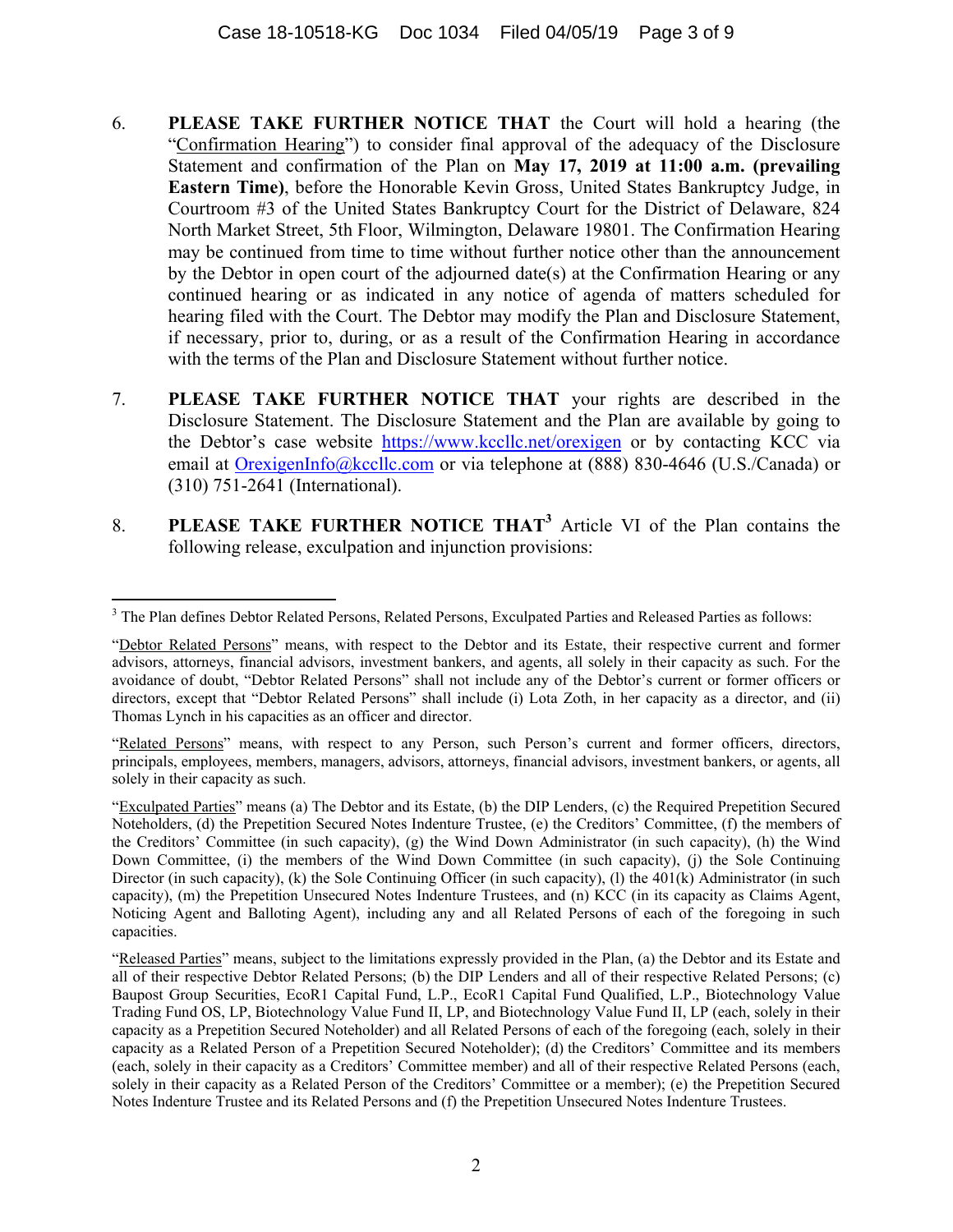# **Article VI**

#### **RELEASES, DISCHARGE, INJUNCTION AND EXCULPATION**

**6.1. Exculpation and Limitation of Liability**. EFFECTIVE AS OF THE EFFECTIVE DATE, THE EXCULPATED PARTIES SHALL NEITHER HAVE, NOR INCUR ANY LIABILITY TO ANY HOLDER OF A CLAIM OR AN INTEREST, THE DEBTOR, OR ANY OTHER PARTY-IN-INTEREST, OR ANY OF THEIR RESPECTIVE RELATED PERSONS, FOR ANY PREPETITION OR POSTPETITION ACT OR OMISSION IN CONNECTION WITH, RELATING TO, OR ARISING OUT OF, THE CASE, THE DECISION TO FILE THE CASE, THE ACTIONS TAKEN IN PREPARATION TO FILE THE CASE, THE FORMULATION, NEGOTIATION, OR IMPLEMENTATION OF THE DISCLOSURE STATEMENT OR THIS PLAN, THE SOLICITATION OF ACCEPTANCES OF THIS PLAN, THE PURSUIT OF CONFIRMATION OF THIS PLAN, THE CONFIRMATION OF THIS PLAN, THE CONSUMMATION OF THIS PLAN, THE PURSUIT OF THE SALE OR THE SALE, OR THE ADMINISTRATION OF THIS PLAN OR THE PROPERTY TO BE DISTRIBUTED UNDER THIS PLAN, EXCEPT FOR ACTS OR OMISSIONS THAT ARE THE RESULT OF WILLFUL MISCONDUCT, GROSS NEGLIGENCE, FRAUD OR CRIMINAL ACTS; *PROVIDED, HOWEVER,* THAT (I) THE FOREGOING IS NOT INTENDED TO LIMIT OR OTHERWISE IMPACT ANY DEFENSE OF QUALIFIED IMMUNITY THAT MAY BE AVAILABLE UNDER APPLICABLE LAW; (II) EACH EXCULPATED PARTY SHALL BE ENTITLED TO RELY UPON THE ADVICE OF COUNSEL CONCERNING HIS, HER OR ITS DUTIES PURSUANT TO, OR IN CONNECTION WITH THE CASE, THE DECISION TO FILE THE CASE, THE ACTIONS TAKEN IN PREPARATION TO FILE THE CASE, THE FORMULATION, NEGOTIATION, OR IMPLEMENTATION OF THE DISCLOSURE STATEMENT OR THIS PLAN, THE SOLICITATION OF ACCEPTANCES OF THIS PLAN, THE PURSUIT OF CONFIRMATION OF THIS PLAN, THE CONFIRMATION OF THIS PLAN, THE CONSUMMATION OF THIS PLAN, THE PURSUIT OF THE SALE OR THE SALE, OR THE ADMINISTRATION OF THIS PLAN OR THE PROPERTY TO BE DISTRIBUTED UNDER THIS PLAN; AND (III) THE FOREGOING EXCULPATION SHALL NOT BE DEEMED TO, RELEASE, AFFECT, OR LIMIT ANY OF THE RIGHTS AND OBLIGATIONS OF THE EXCULPATED PARTIES FROM, OR EXCULPATE THE EXCULPATED PARTIES WITH RESPECT TO, ANY OF THE EXCULPATED PARTIES' OBLIGATIONS OR COVENANTS ARISING PURSUANT TO THIS PLAN, THE CONFIRMATION ORDER, OR THE WIND DOWN ENTITY AGREEMENT.

# **6.2. Releases and Related Matters.**

(a) **Releases by the Debtor**. NOTWITHSTANDING ANYTHING CONTAINED HEREIN TO THE CONTRARY, AS OF THE EFFECTIVE DATE, FOR GOOD AND VALUABLE CONSIDERATION, THE ADEQUACY OF WHICH IS HEREBY CONFIRMED, INCLUDING: (1) THE SETTLEMENT, RELEASE AND COMPROMISE OF DEBT AND ALL OTHER GOOD AND VALUABLE CONSIDERATION PAID PURSUANT HERETO; AND (2) THE SERVICES OF THE DEBTOR'S PRESENT AND FORMER OFFICERS, DIRECTORS, MANAGERS AND ADVISORS IN FACILITATING THE EXPEDIENT IMPLEMENTATION OF THE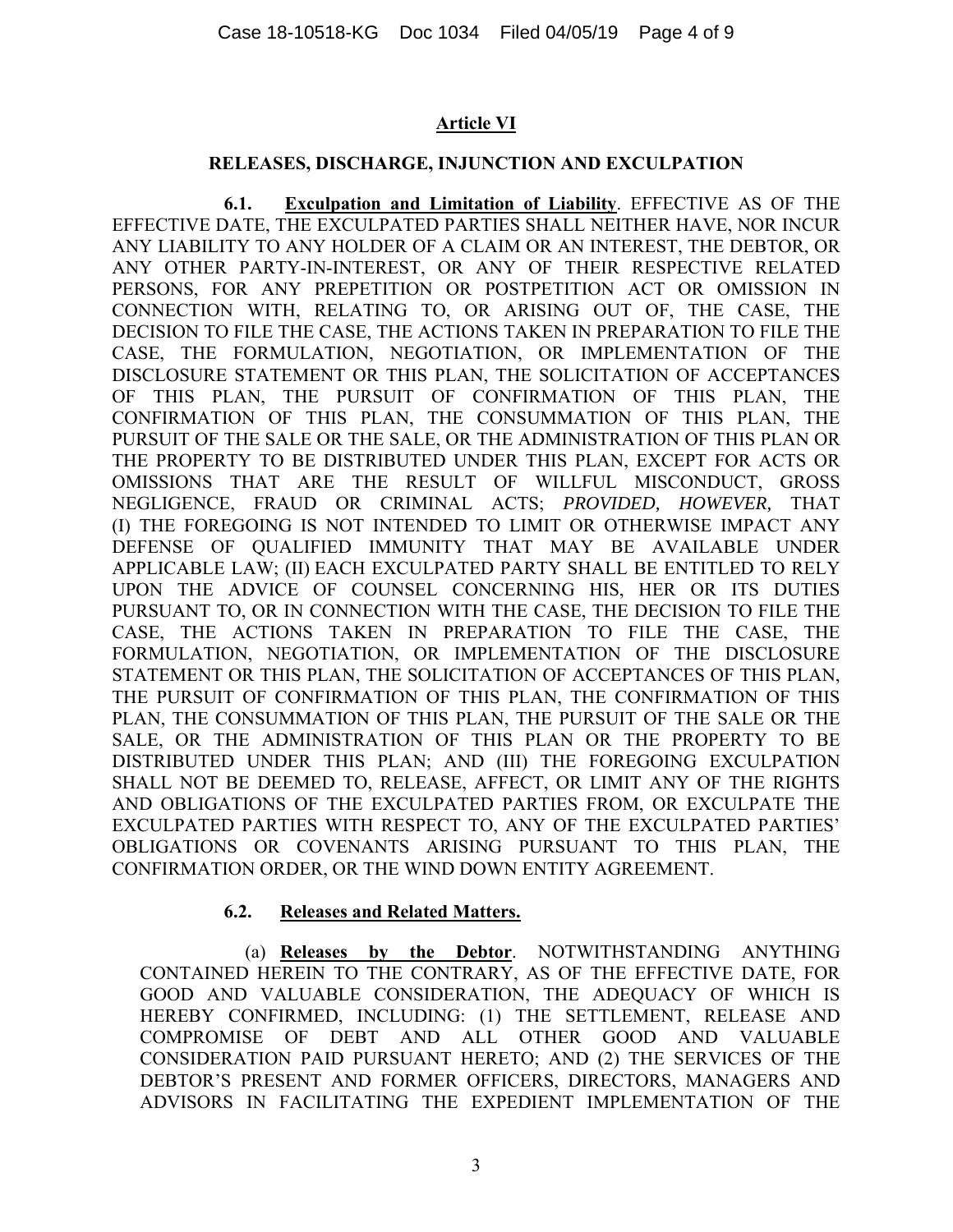TRANSACTIONS, DISTRIBUTIONS AND LIQUIDATION CONTEMPLATED HEREBY, THE DEBTOR, AND ANY PERSON OR ENTITY SEEKING TO EXERCISE THE RIGHTS OF THE DEBTOR'S ESTATE, INCLUDING, WITHOUT LIMITATION, ANY SUCCESSOR TO THE DEBTOR OR ANY ESTATE REPRESENTATIVE APPOINTED OR SELECTED PURSUANT TO SECTION 1123(B)(3) OF THE BANKRUPTCY CODE (INCLUDING THE WIND DOWN ENTITY AND WIND DOWN ADMINISTRATOR), SHALL BE DEEMED TO FOREVER RELEASE, WAIVE, AND DISCHARGE EACH OF THE RELEASED PARTIES FROM ANY AND ALL CLAIMS, OBLIGATIONS, SUITS, JUDGMENTS, DAMAGES, DEMANDS, DEBTS, REMEDIES, RIGHTS, CAUSES OF ACTION, RIGHTS OF SETOFF AND LIABILITIES WHATSOEVER (INCLUDING ANY DERIVATIVE CLAIMS ASSERTED ON BEHALF OF THE DEBTOR) IN CONNECTION WITH OR IN ANY WAY RELATING TO THE DEBTOR, THE CONDUCT OF THE DEBTOR'S BUSINESSES, THE CASE, THE DISCLOSURE STATEMENT OR THIS PLAN (OTHER THAN THE RIGHTS OF THE DEBTOR, THE WIND DOWN ADMINISTRATOR OR A CREDITOR HOLDING AN ALLOWED CLAIM TO ENFORCE THE OBLIGATIONS UNDER THE CONFIRMATION ORDER AND THIS PLAN AND THE CONTRACTS, INSTRUMENTS, RELEASES, AND OTHER AGREEMENTS OR DOCUMENTS DELIVERED THEREUNDER) WHETHER LIQUIDATED OR UNLIQUIDATED, FIXED OR CONTINGENT, MATURED OR UNMATURED, KNOWN OR UNKNOWN, FORESEEN OR UNFORESEEN, THEN EXISTING OR THEREAFTER ARISING, IN LAW, EQUITY, OR OTHERWISE, THAT ARE BASED IN WHOLE OR PART ON ANY ACT, OMISSION, TRANSACTION, EVENT, OR OTHER OCCURRENCE TAKING PLACE PRIOR TO THE EFFECTIVE DATE; *PROVIDED, HOWEVER,* THAT NOTHING IN THIS SECTION **Error! Reference source not found.**:

- (i) SHALL BE DEEMED TO PROHIBIT THE WIND DOWN ADMINISTRATOR FROM OBJECTING TO OR SEEKING DISALLOWANCE OF ANY DISPUTED CLAIMS FILED BY ANY RELEASED PARTIES OR RELATED PERSONS; OR
- (ii) SHALL OPERATE AS A RELEASE, WAIVER OR DISCHARGE OF ANY CAUSES OF ACTION OR LIABILITIES UNKNOWN TO THE DEBTOR AS OF THE PETITION DATE ARISING OUT OF GROSS NEGLIGENCE, WILLFUL MISCONDUCT, FRAUD OR CRIMINAL ACTS OF ANY SUCH RELEASED PARTY OR RELATED PERSON.

(b) **Releases by Holders of Claims**. NOTWITHSTANDING ANYTHING CONTAINED HEREIN TO THE CONTRARY, ON THE EFFECTIVE DATE AND AS OF THE EFFECTIVE DATE, FOR GOOD AND VALUABLE CONSIDERATION, THE ADEQUACY OF WHICH IS HEREBY CONFIRMED, THE HOLDERS OF CLAIMS AGAINST THE DEBTOR WHO: (I) VOTES TO ACCEPT THIS PLAN, (II) IS DEEMED TO HAVE ACCEPTED THIS PLAN, (III) ABSTAINS FROM VOTING ON THIS PLAN, OR (IV) VOTES TO REJECT THIS PLAN AND DOES NOT OPT OUT OF THE RELEASES CONTAINED IN THIS PLAN SHALL BE DEEMED TO FOREVER RELEASE, WAIVE, AND DISCHARGE EACH OF THE RELEASED PARTIES FROM ANY AND ALL CLAIMS, OBLIGATIONS, SUITS, JUDGMENTS, DAMAGES,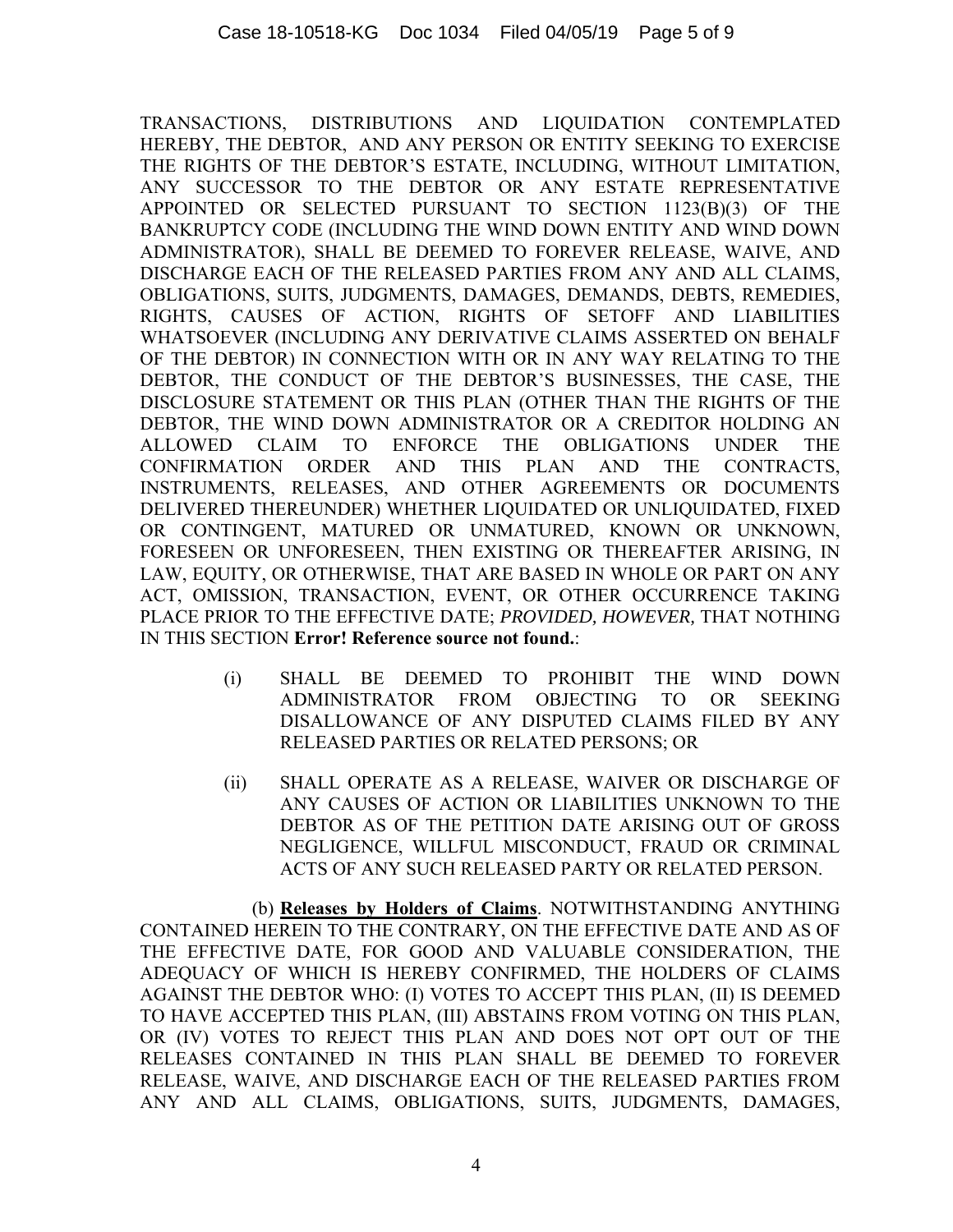DEMANDS, DEBTS, RIGHTS, CAUSES OF ACTION, AND LIABILITIES WHATSOEVER IN CONNECTION WITH OR IN ANY WAY RELATING TO THE DEBTOR, THE CONDUCT OF THE DEBTOR'S BUSINESSES, THE CASE, THE DISCLOSURE STATEMENT OR THIS PLAN (OTHER THAN THE RIGHTS OF THE DEBTOR, OR A CREDITOR HOLDING AN ALLOWED CLAIM TO ENFORCE THE OBLIGATIONS UNDER THE CONFIRMATION ORDER AND THIS PLAN AND THE CONTRACTS, INSTRUMENTS, RELEASES, AND OTHER AGREEMENTS OR DOCUMENTS DELIVERED THEREUNDER), WHETHER LIQUIDATED OR UNLIQUIDATED, FIXED OR CONTINGENT, MATURED OR UNMATURED, KNOWN OR UNKNOWN, FORESEEN OR UNFORESEEN, THEN EXISTING OR THEREAFTER ARISING, IN LAW, EQUITY, OR OTHERWISE, WHETHER FOR TORT, CONTRACT, VIOLATION OF FEDERAL OR STATE SECURITIES LAW OR OTHERWISE, THAT ARE BASED IN WHOLE OR PART ON ANY ACT, OMISSION, TRANSACTION, EVENT, OR OTHER OCCURRENCE TAKING PLACE ON OR PRIOR TO THE EFFECTIVE DATE; *PROVIDED, HOWEVER,* THAT NOTHING IN THIS SECTION **Error! Reference source not found.**(b) SHALL OPERATE AS A RELEASE, WAIVER OR DISCHARGE OF ANY CAUSES OF ACTION OR LIABILITIES UNKNOWN TO SUCH PERSON AS OF THE PETITION DATE ARISING OUT OF GROSS NEGLIGENCE, WILLFUL MISCONDUCT, FRAUD OR CRIMINAL ACTS OF ANY SUCH RELEASED PARTY; *PROVIDED, FURTHER, HOWEVER,* THAT, FOR THE AVOIDANCE OF DOUBT, NOTHING IN THIS SECTION 6.2(b) SHALL OPERATE AS A RELEASE, WAIVER OR DISCHARGE OF ANY CLAIMS OR CAUSES OF ACTION (I) AGAINST THE DEBTOR OR ANY NON-DEBTOR, ARISING UNDER OR IN CONNECTION WITH THE SECURITIES LITIGATION OR (II) OF THE DEBTOR, TO THE EXTENT NOT OTHERWISE RELEASED UNDER SECTION 6.2(a), TO BE TRANSFERRED TO THE WIND DOWN ENTITY ON THE EFFECTIVE DATE.

(c) **Plan Settlement**. AS NOTED ABOVE, ENTRY OF THE CONFIRMATION ORDER SHALL CONSTITUTE THE BANKRUPTCY COURT'S APPROVAL, PURSUANT TO SECTION 1123(B) OF THE BANKRUPTCY CODE AND BANKRUPTCY RULE 9019, OF THE PLAN SETTLEMENT, INCLUDING THE FOREGOING RELEASE BY THE DEBTOR, WHICH INCLUDES BY REFERENCE EACH OF THE RELATED PROVISIONS AND DEFINITIONS CONTAINED HEREIN, AND FURTHER, SHALL CONSTITUTE THE BANKRUPTCY COURT'S FINDING THAT THE FOREGOING RELEASE BY THE DEBTOR IS: (1) IN EXCHANGE FOR THE GOOD AND VALUABLE CONSIDERATION PROVIDED BY THE RELEASED PARTIES; (2) A GOOD FAITH SETTLEMENT AND COMPROMISE OF THE CLAIMS AND INTERESTS RELEASED BY THE FOREGOING RELEASE BY THE DEBTOR; (3) IN THE BEST INTERESTS OF THE DEBTOR AND ALL HOLDERS OF CLAIMS AND INTERESTS; (4) FAIR, EQUITABLE AND REASONABLE; (5) GIVEN AND MADE AFTER DUE NOTICE AND OPPORTUNITY FOR HEARING; AND (6) A BAR TO THE DEBTOR OR THE WIND DOWN ADMINISTRATOR ASSERTING ANY CLAIM OR CAUSE OF ACTION RELEASED PURSUANT TO THE FOREGOING RELEASE BY THE DEBTOR.

(d) **Releases by Sabby Parties in Connection with the Sabby Settlement**. NOTWITHSTANDING ANYTHING CONTAINED HEREIN TO THE CONTRARY, ON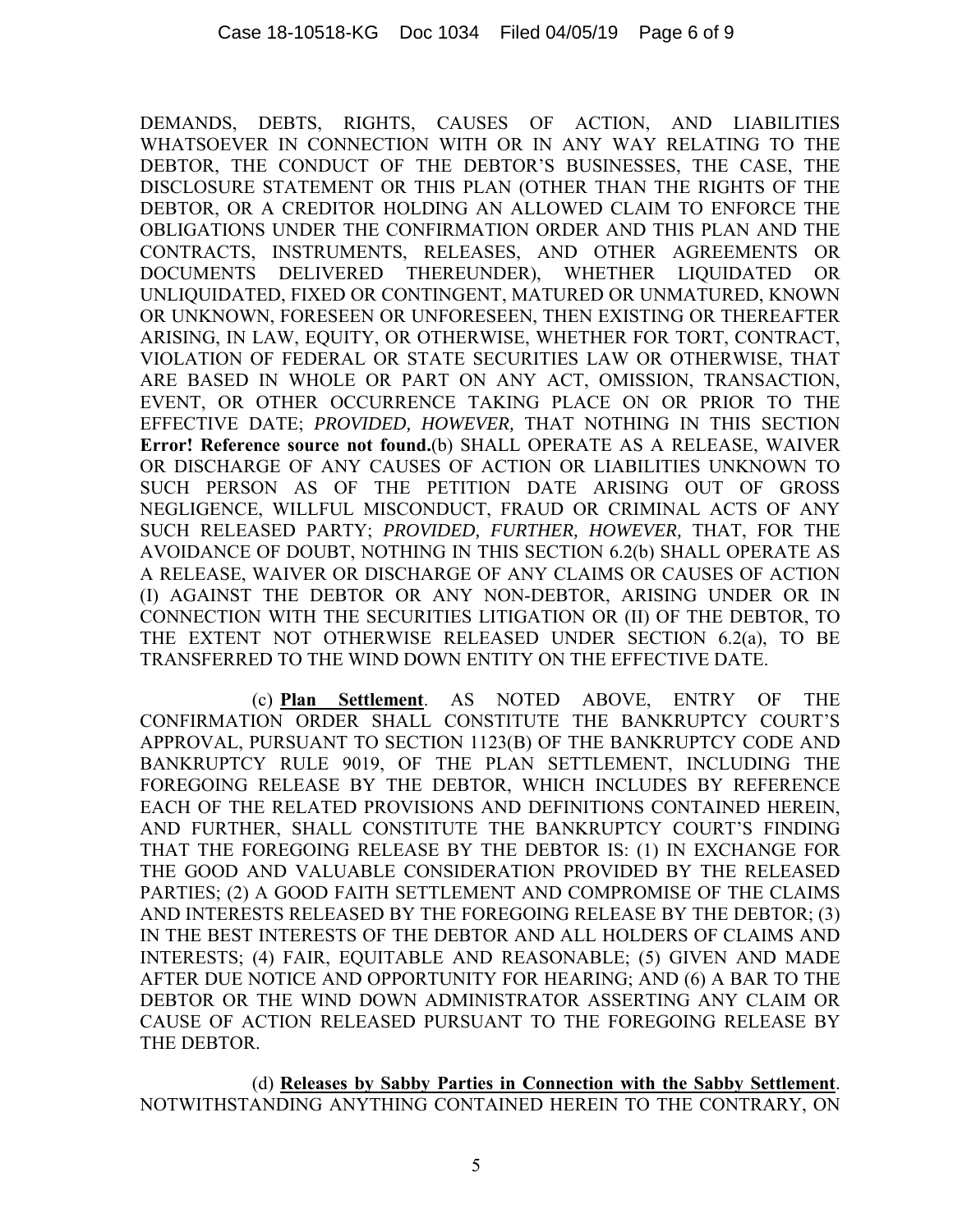THE EFFECTIVE DATE AND AS OF THE EFFECTIVE DATE, FOR GOOD AND VALUABLE CONSIDERATION, THE ADEQUACY OF WHICH IS HEREBY CONFIRMED, THE SABBY PARTIES, EACH OF THEIR RESPECTIVE SUBSIDIARIES AND AFFILIATES, AND THE RESPECTIVE PAST AND PRESENT AGENTS, ATTORNEYS, EMPLOYEES, OFFICERS, DIRECTORS, SHAREHOLDERS, SUCCESSORS, ASSIGNS, MEMBERS, REPRESENTATIVES (IN THEIR CAPACITY AS SUCH) OF EACH OF THE FOREGOING (COLLECTIVELY, THE "**SABBY RELEASE PARTIES**"), FOREVER, IRREVOCABLY AND UNCONDITIONALLY RELEASE AND DISCHARGE U.S. BANK NATIONAL ASSOCIATION, IN ITS CAPACITIES AS PREPETITION SECURED NOTES INDENTURE TRUSTEE AND PREPETITION COLLATERAL AGENT, THE PREPETITION SECURED NOTEHOLDERS (OTHER THAN THE SABBY PARTIES), THE COMMITTEE AND ITS MEMBERS (SOLELY IN THEIR CAPACITIES AS SUCH), THE WIND DOWN ENTITY, THE WIND DOWN ADMINISTRATOR, AND THE DEBTOR, THE RESPECTIVE SUBSIDIARIES AND AFFILIATES OF EACH OF THE FOREGOING, AND THE RESPECTIVE PAST AND PRESENT AGENTS, ATTORNEYS, EMPLOYEES, OFFICERS, DIRECTORS, SHAREHOLDERS, SUCCESSORS, ASSIGNS, MEMBERS, REPRESENTATIVES (IN THEIR CAPACITY AS SUCH) OF EACH OF THE FOREGOING (COLLECTIVELY, THE "**DEBTOR/SECURED PARTY RELEASE PARTIES**"), FROM ANY AND ALL ACTIONS, ATTORNEYS' FEES, CHARGES, CLAIMS, COSTS, DEMANDS, EXPENSES, JUDGMENTS, LIABILITIES AND CAUSES OF ACTION OF ANY KIND, NATURE OR DESCRIPTION, WHETHER MATURED OR UNMATURED, CONTINGENT OR ABSOLUTE, LIQUIDATED OR UNLIQUIDATED, KNOWN OR UNKNOWN (COLLECTIVELY, "**SABBY LITIGATION RELATED CLAIMS**") WHICH THE SABBY RELEASE PARTIES MAY NOW HAVE, HAVE EVER HAD, OR MAY IN THE FUTURE HAVE AGAINST THE DEBTOR/SECURED PARTY RELEASE PARTIES, ARISING OUT OF OR IN CONNECTION WITH THE CLAIMS AND DISPUTES ASSERTED IN THE SABBY LITIGATION. THE RELEASES PROVIDED HEREIN BY THE SABBY RELEASE PARTIES IN FAVOR OF THE DEBTOR/SECURED PARTY RELEASE PARTIES DO NOT IN ANY MANNER WHATSOEVER EXTEND TO PAYMENT OF THE SABBY SETTLEMENT AMOUNT OR ANY OBLIGATION OF U.S. BANK NATIONAL ASSOCIATION, IN ITS CAPACITIES AS PREPETITION SECURED NOTES INDENTURE TRUSTEE AND PREPETITION COLLATERAL AGENT, UNDER THE SABBY SETTLEMENT AGREEMENT OR TO DISTRIBUTIONS UNDER THIS PLAN OR ANY OTHER CHAPTER 11 PLAN IN THE CASE.

(e) **Releases by Debtor, U.S. Bank National Association, and Prepetition Secured Noteholders and Committee in Connection with Sabby Settlement**. NOTWITHSTANDING ANYTHING CONTAINED HEREIN TO THE CONTRARY, ON THE EFFECTIVE DATE AND AS OF THE EFFECTIVE DATE, FOR GOOD AND VALUABLE CONSIDERATION, THE ADEQUACY OF WHICH IS HEREBY CONFIRMED, THE DEBTOR/SECURED PARTY RELEASE PARTIES FOREVER, IRREVOCABLY AND UNCONDITIONALLY RELEASE AND DISCHARGE THE SABBY RELEASE PARTIES FROM ANY AND ALL SABBY LITIGATION RELATED CLAIMS WHICH THE DEBTOR/SECURED PARTY RELEASE PARTIES MAY NOW HAVE, HAVE EVER HAD, OR MAY IN THE FUTURE HAVE AGAINST THE SABBY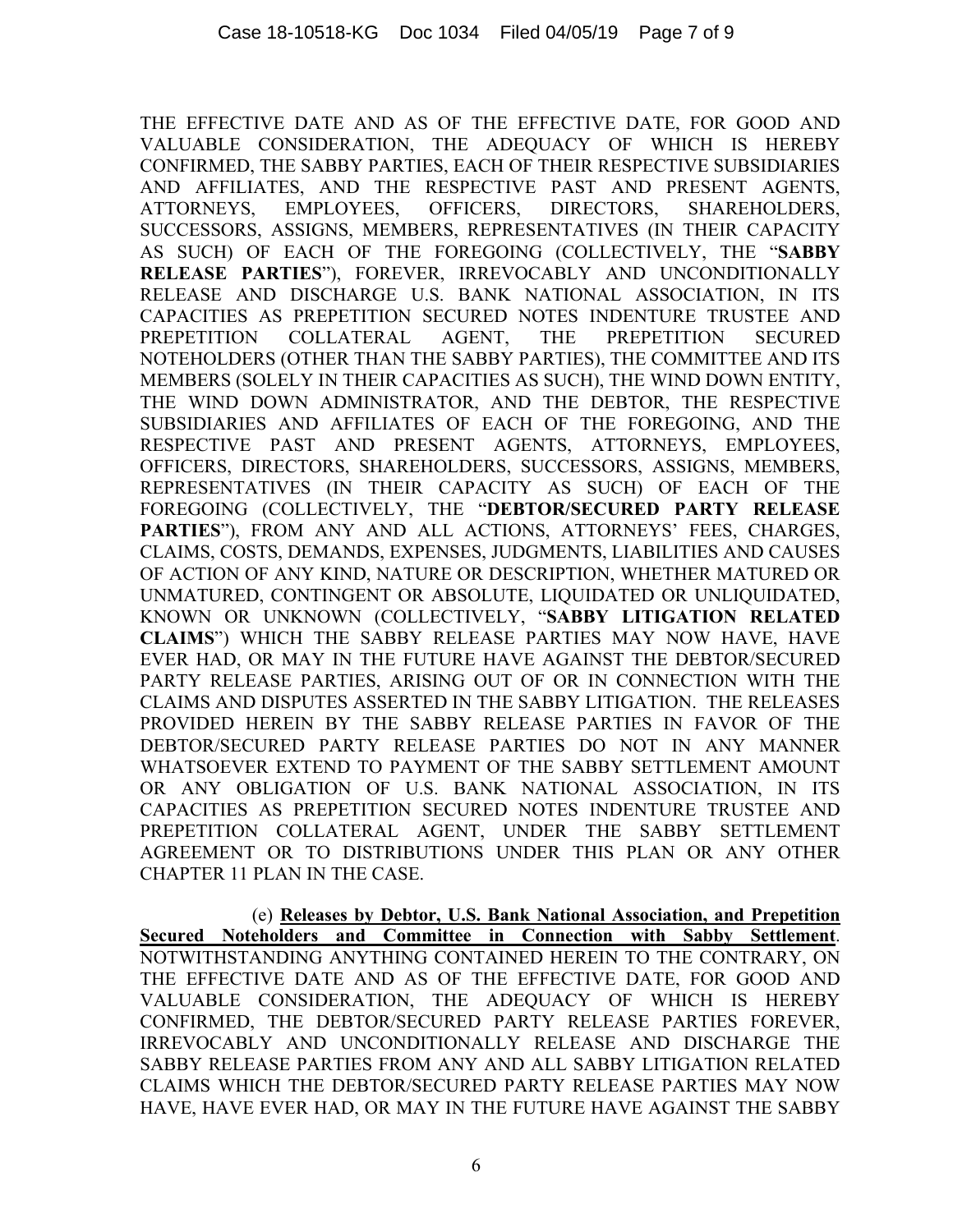RELEASE PARTIES, ARISING OUT OF OR IN CONNECTION WITH THE CLAIMS AND DISPUTES ASSERTED IN THE SABBY LITIGATION. THE RELEASES PROVIDED HEREIN BY THE DEBTOR/SECURED PARTY RELEASE PARTIES IN FAVOR OF THE SABBY RELEASE PARTIES DO NOT IN ANY MANNER WHATSOEVER EXTEND TO THE OBLIGATION OF THE SABBY PARTIES UNDER THE SABBY SETTLEMENT AGREEMENT.

(f) **Sabby Litigation Settlement**. ENTRY OF THE CONFIRMATION ORDER SHALL CONSTITUTE THE BANKRUPTCY COURT'S APPROVAL, PURSUANT TO SECTION 1123(B) OF THE BANKRUPTCY CODE AND BANKRUPTCY RULE 9019, OF THE SABBY SETTLEMENT AGREEMENT, INCLUDING THE FOREGOING RELEASE BY THE DEBTOR OF THE SABBY RELATED PARTIES, WHICH INCLUDES BY REFERENCE EACH OF THE RELATED PROVISIONS AND DEFINITIONS CONTAINED HEREIN, AND FURTHER, SHALL CONSTITUTE THE BANKRUPTCY COURT'S FINDING THAT THE FOREGOING RELEASE BY THE DEBTOR IS: (1) IN EXCHANGE FOR THE GOOD AND VALUABLE CONSIDERATION PROVIDED BY THE SABBY RELATED PARTIES; (2) A GOOD FAITH SETTLEMENT AND COMPROMISE OF THE SABBY LITIGATION RELATED CLAIMS RELEASED BY THE FOREGOING RELEASE BY THE DEBTOR; (3) IN THE BEST INTERESTS OF THE DEBTOR AND ALL HOLDERS OF CLAIMS AND INTERESTS; (4) FAIR, EQUITABLE AND REASONABLE; (5) GIVEN AND MADE AFTER DUE NOTICE AND OPPORTUNITY FOR HEARING; AND (6) A BAR TO THE DEBTOR OR THE WIND DOWN ADMINISTRATOR ASSERTING ANY CLAIM OR CAUSE OF ACTION RELEASED PURSUANT TO THE FOREGOING RELEASE BY THE DEBTOR.

**6.3. Injunction Related to Releases and Exculpations**. Except as provided in this Plan or the Confirmation Order, as of the Effective Date, (i) all Persons that hold, have held, or may hold a Claim or Interest or any other cause of action, obligation, suit, judgment, damages, debt, right, remedy or liability of any nature whatsoever, relating to the Debtor or any of its respective assets, property and Estate, the Released Parties or the Exculpated Parties that is released or exculpated pursuant to Sections 6.1 or 6.2 of this Plan, (ii) all other parties in interest, and (iii) each of the Related Persons of each of the foregoing entities, are, and shall be, permanently, forever and completely stayed, restrained, prohibited, barred and enjoined from taking any of the following actions (whether directly or indirectly, derivatively or otherwise, on account of or based on the subject matter of such released Claims or Interests or other causes of action, obligations, suits, judgments, damages, debts, rights, remedies or liabilities, and of all Interests or other rights of a Holder of an equity security or other ownership interest): (a) commencing, conducting or continuing in any manner, directly or indirectly, any suit, action or other proceeding (including, without limitation, any judicial, arbitral, administrative or other proceeding) in any forum; (b) enforcing, attaching (including, without limitation, any prejudgment attachment), collecting, or in any way seeking to recover any judgment, award, decree, or other order; (c) creating, perfecting or in any way enforcing in any matter, directly or indirectly, any Lien; (d) setting off (to the extent a request for setoff is pending as of the Effective Date), seeking reimbursement or contributions from, or subrogation against, in any manner, directly or indirectly, any amount against any liability or obligation owed to any Person discharged, released, or exculpated under Sections 6.1 or 6.2 of this Plan; and (e) commencing or